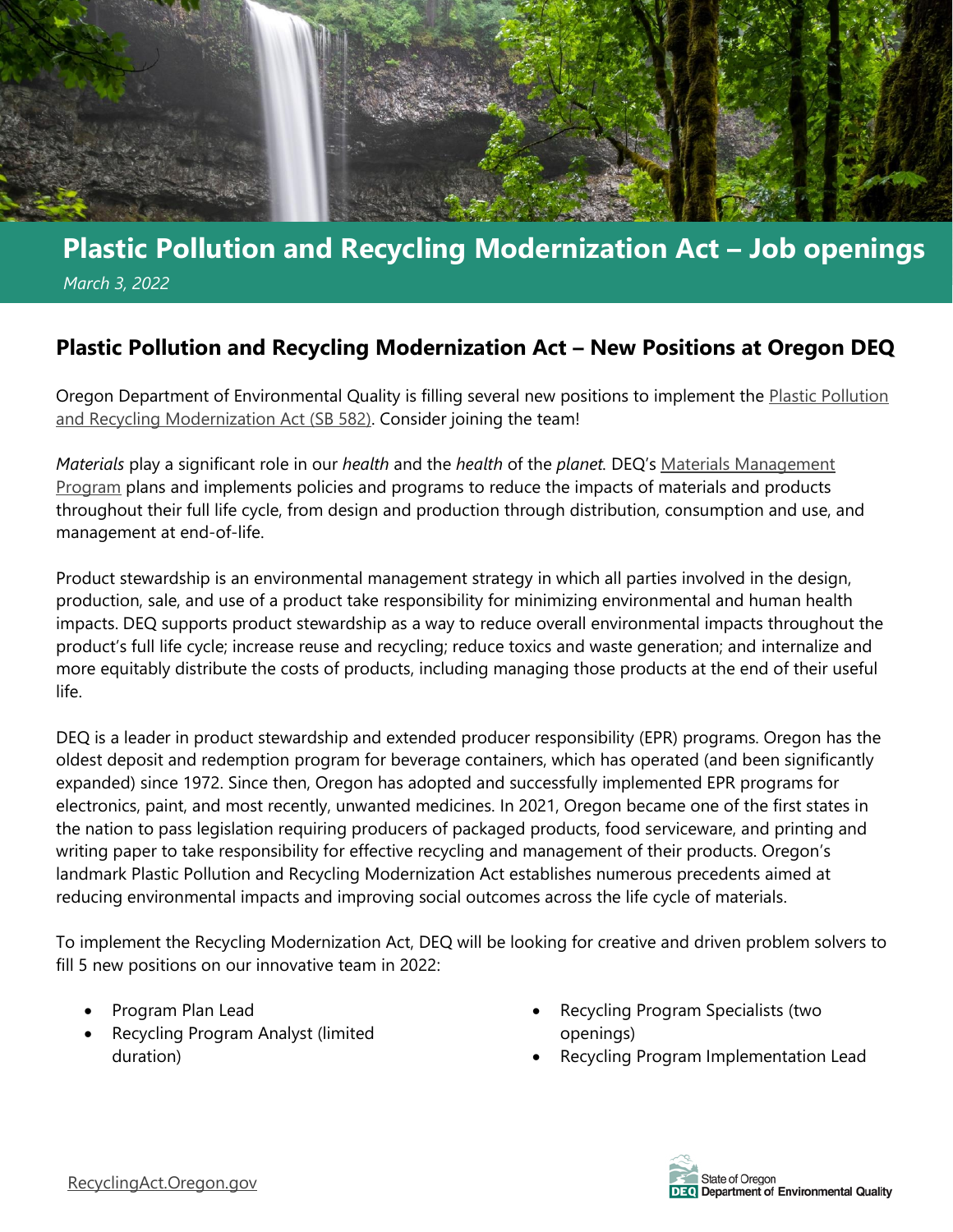## **Current and future openings:**

| <b>Position</b>          | <b>Recycling Program Specialist</b>                                                                                                                                                                                                                                                                            |
|--------------------------|----------------------------------------------------------------------------------------------------------------------------------------------------------------------------------------------------------------------------------------------------------------------------------------------------------------|
| Classification           | Operations and Policy Analyst 2                                                                                                                                                                                                                                                                                |
| Position number          | 4059                                                                                                                                                                                                                                                                                                           |
| Recruiting timeline      | March or April 2022                                                                                                                                                                                                                                                                                            |
| <b>Target Start Date</b> | May 2022                                                                                                                                                                                                                                                                                                       |
| Salary Range             | 27 (\$4,547/month - \$6,959/month)                                                                                                                                                                                                                                                                             |
| Overview                 | Convene and manage DEQ's collaboration with a new Oregon<br>$\bullet$<br>Recycling System Advisory Council (ORSAC)<br>• Conduct other program planning related to the finances of the<br>program<br>Establish fees and manage third-party contractors<br>$\bullet$<br>Develop legislative reports<br>$\bullet$ |

| <b>Position</b>          | <b>Recycling Program Implementation Lead</b>                                                                                                                                                                                                                                                                                                                                                                                                                                                                                                                                                                                                                                                |
|--------------------------|---------------------------------------------------------------------------------------------------------------------------------------------------------------------------------------------------------------------------------------------------------------------------------------------------------------------------------------------------------------------------------------------------------------------------------------------------------------------------------------------------------------------------------------------------------------------------------------------------------------------------------------------------------------------------------------------|
| <b>Classification</b>    | Natural Resource Specialist 4                                                                                                                                                                                                                                                                                                                                                                                                                                                                                                                                                                                                                                                               |
| Position number          | 4023                                                                                                                                                                                                                                                                                                                                                                                                                                                                                                                                                                                                                                                                                        |
| Recruiting timeline      | Spring 2022                                                                                                                                                                                                                                                                                                                                                                                                                                                                                                                                                                                                                                                                                 |
| <b>Target Start Date</b> | <b>July 2022</b>                                                                                                                                                                                                                                                                                                                                                                                                                                                                                                                                                                                                                                                                            |
| Salary Range             | 30 (\$5,233/month - \$8,043/month)                                                                                                                                                                                                                                                                                                                                                                                                                                                                                                                                                                                                                                                          |
| Overview                 | Provide technical subject matter expertise to RMA programs<br>$\bullet$<br>Perform research to inform establishing processor commodity<br>$\bullet$<br>risk fee<br>Oversee study to evaluate cost of contamination at MRFs<br>$\bullet$<br>Perform research on contamination management fee<br>$\bullet$<br>Work with program team and stakeholders to establish and<br>$\bullet$<br>maintain statewide recycling collection list<br>Establish goals for plastics recovery and measure progress toward<br>$\bullet$<br>goals<br>Respond to ORSAC recommendations<br>$\bullet$<br>Oversee education aspects of program<br>$\bullet$<br>Lead other program research and analysis<br>$\bullet$ |

| <b>Position</b>          | <b>Recycling Program Specialist</b>                                                                                                                                                                                                                                                                                                                            |
|--------------------------|----------------------------------------------------------------------------------------------------------------------------------------------------------------------------------------------------------------------------------------------------------------------------------------------------------------------------------------------------------------|
| Classification           | Operations and Policy Analyst 2                                                                                                                                                                                                                                                                                                                                |
| Position number          | 4057                                                                                                                                                                                                                                                                                                                                                           |
| Recruiting timeline      | Spring 2022                                                                                                                                                                                                                                                                                                                                                    |
| <b>Target Start Date</b> | <b>July 2022</b>                                                                                                                                                                                                                                                                                                                                               |
| Salary Range             | 27 (\$4,547/month - \$6,959/month)                                                                                                                                                                                                                                                                                                                             |
| Overview                 | Coordinate with local governments and other regional<br>$\bullet$<br>stakeholders<br>Manage project to study equity in the recycling system<br>$\bullet$<br>Design required procedures and forms that regulated entities will<br>$\bullet$<br>use<br>Develop requirements and programs related to local<br>$\bullet$<br>governments and multifamily properties |